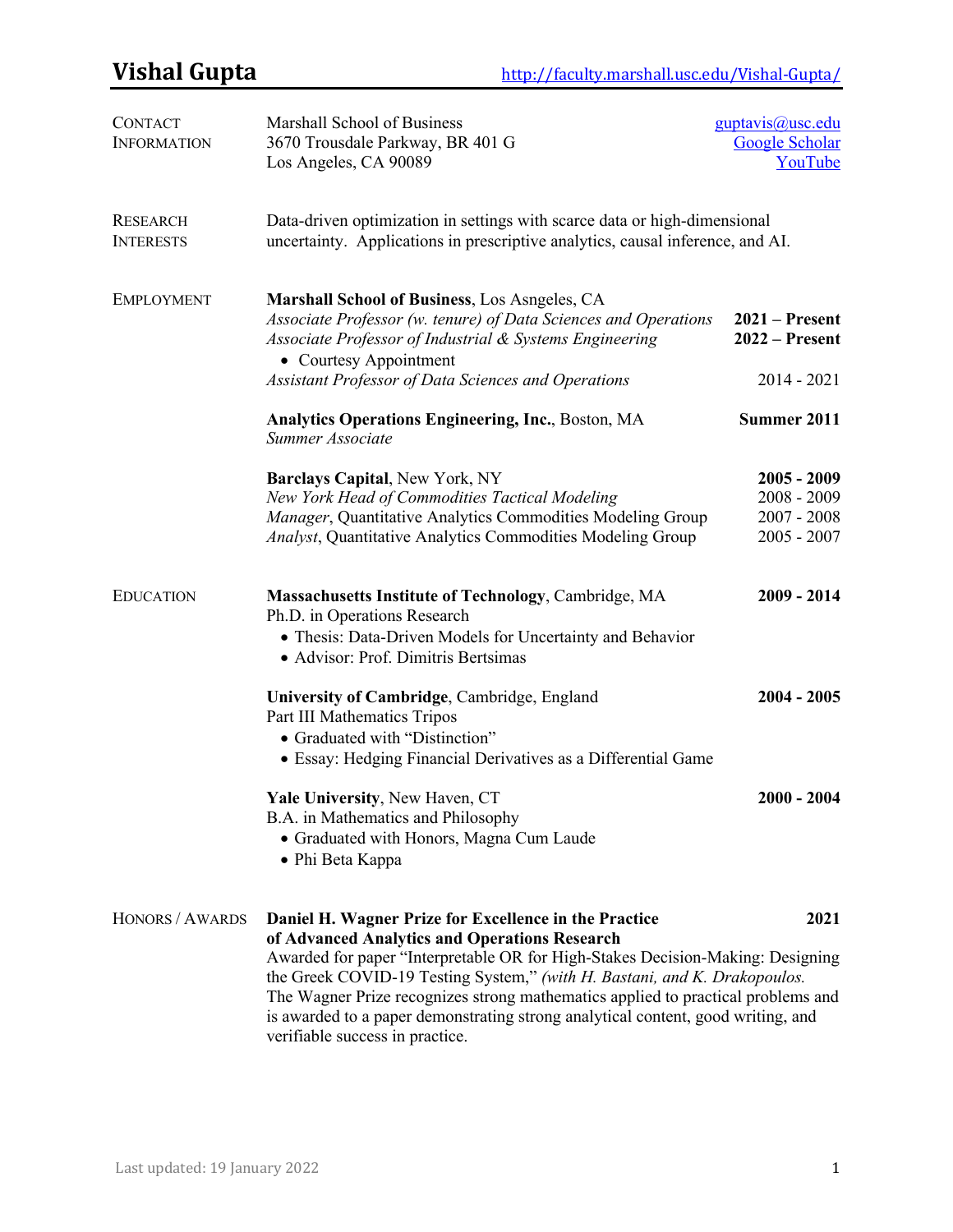## **Pierskalla Best Paper Competition 2021**

Awarded by the Health Applications Society of INFORMS for the paper "Deploying an Artificial Intelligence System for COVID-19 Testing at the Greek Border," (*with H. Bastani, K. Drakopoulos, J. Vlachogiannis, C. Hadjicristodoulou, P. Lagiou, G. Magiorkinis, D. Paraskevis, S. Tsiodras).*  INFORMS selects 3-5 finalists each year to recognize research excellence in the field of health care management science.

### **Public Sector Operations Research Best Paper Award, 2nd Place 2021**

Awarded by the Public Sector Operations Research Society of INFORMS for the paper "Deploying an Artificial Intelligence System for COVID-19 Testing at the Greek Border," (*with H. Bastani, K. Drakopoulos, J. Vlachogiannis, C. Hadjicristodoulou, P. Lagiou, G. Magiorkinis, D. Paraskevis, S. Tsiodras).*  INFORMS selects 4 papers judged to the best quality across all disciplines and application areas represented within public sector operations research.

### **Post-Pandemic Supply-Chain and Healthcare Management 2021 Best Paper Competition Finalist**

Awarded for the paper "Deploying an Artificial Intelligence System for COVID-19 Testing at the Greek Border" by the Post-Pandemic Supply-Chain and Healthcare conference. One of 6 finalists.

## **Dr. Jagdish Sheth Impact of Research on Practice Award 2021**

Awarded to a USC Marshall faculty each year whose research has meaningfully changed the practice of business, regulators, or society at large. Award criteria include documented evidence of substantive real-world impact, the breadth of that impact, and the degree of adoption by key stakeholders. Awarded in 2021 for our on-going collaboration with the Greek Government in their management of the COVID-19 pandemic.

## **Deans Award for Research Excellence 2020**

Awarded to a faculty member at USC Marshall whose research meets the highest aspirations of the Marshall School and USC. Criteria for award include an exceptional publishing record, recognized scholarship outside the university, and significant research impact across their respective fields.

### **Management Science Meritorious Service Award 2018, 2019, 2020**

Awarded to a select group of reviewers for consistently writing "timely, unbiased, and thoughtful" referee reports.

## **Pierskalla Best Paper Competition Finalist 2018**

Awarded by the Health Applications Society of INFORMS for the paper "Maximizing Intervention Effectiveness" (*with B.R. Han, S.H. Kim and H. Paek).* INFORMS selects 3-5 finalists each year to recognize research excellence in the field of health care management science.

## **Service Science Best Paper Competition Finalist 2018**

Awarded by the INFORMS Service Science Section for the paper "Value of Personalized Pricing" (*with A. Elmachtoub and M. Hamilton).*  8 finalists are chosen each year to recognize outstanding papers in theory, methodologies, and applications of service science.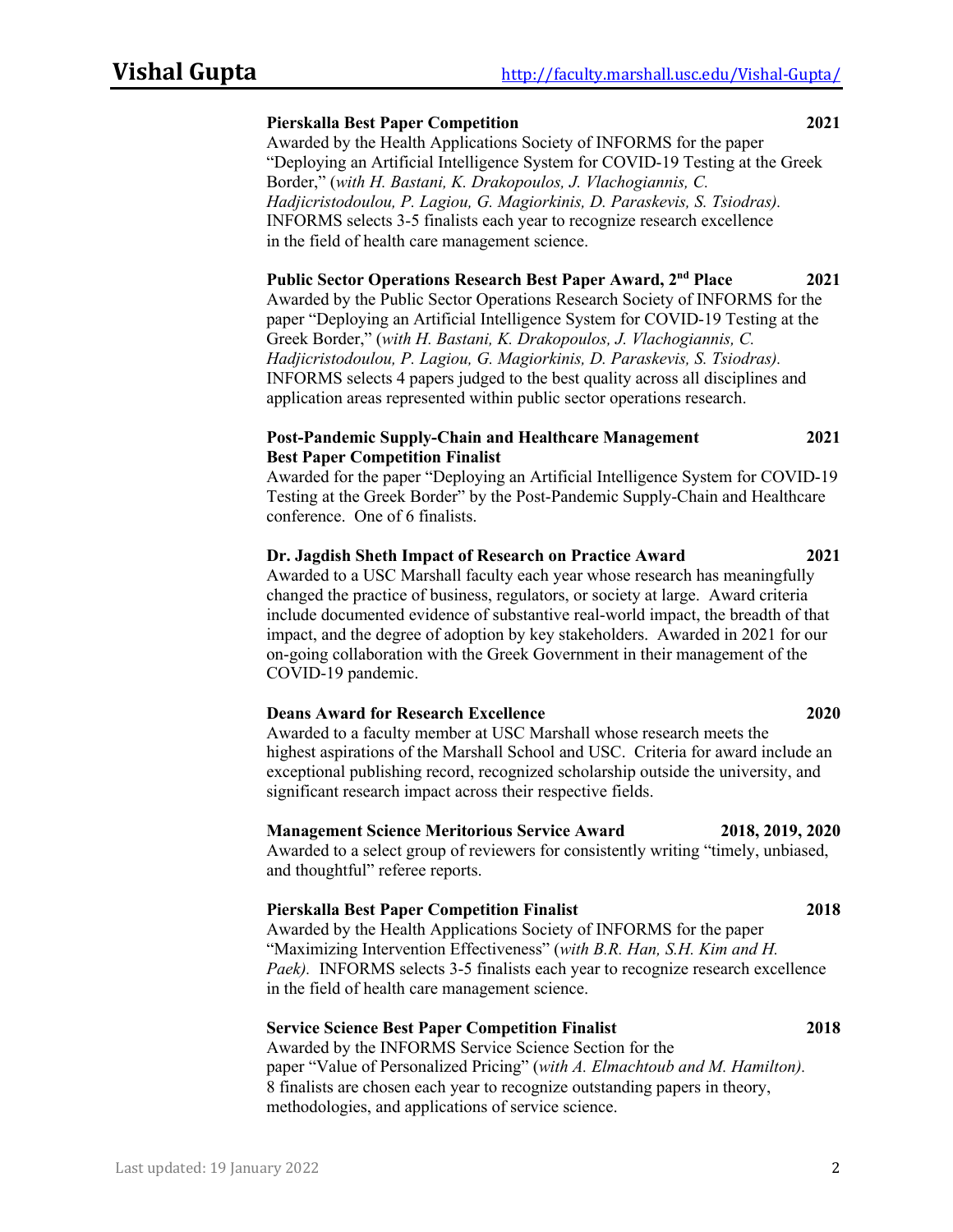| <b>POMS CHOM Best Paper Competition Finalist</b><br>Awarded by the College of Healthcare Operations Management (CHOM)<br>for the paper "Maximizing Intervention Effectiveness" (with B.R. Han,<br>S.H. Kim and H. Paek). CHOM selects 3-5 finalists each year to honor<br>outstanding papers in the field of healthcare operations management.              | 2018 |
|-------------------------------------------------------------------------------------------------------------------------------------------------------------------------------------------------------------------------------------------------------------------------------------------------------------------------------------------------------------|------|
| <b>Evan C. Thompson Teaching and Learning Innovation Award</b><br>Awarded for curriculum redesign of BUAD 425: Data-Analysis for<br>Decision-Making. Awarded to one Marshall faculty member per year for<br>developing innovative course materials, implementing new learning<br>pedagogies and demonstrating commitment to students' learning and success. | 2016 |
| <b>George Nicholson Student Paper Competition Finalist</b><br>Awarded for the paper "Data-Driven Robust Optimization," (with D.<br>Bertsimas and N. Kallus). The George Nicholson Prize Committee selects<br>approximately 8 papers each year to identify and honor outstanding papers<br>in the field of operations research written by students.          | 2013 |
| <b>Best Student Paper Prize, MIT Operations Research Center</b><br>Awarded for the paper "Robust SAA," (with D. Bertsimas and N. Kallus).<br>Awarded to one student-authored paper each year in the MIT ORC PhD<br>Program, recognizing outstanding achievement in operations research.                                                                     | 2013 |
| <b>MIT Teaching Certificate</b><br>Issued at the completion of a semester-long, intensive course on best-practices<br>for teaching in higher education.                                                                                                                                                                                                     | 2013 |
| Honorable Mention, Hubway Data Visualization Challenge<br>Open challenge to create a visualization for data comprising a half-million<br>rides on Boston's Bike-Share network (with H. Barrigan and A. Calmon).                                                                                                                                             | 2013 |
| <b>Best Student Presentation, INFORMS Financial Services Section</b><br>Awarded for "Fitting Investor Risk Preferences to Data."                                                                                                                                                                                                                            | 2012 |
| <b>Nominated for Excellence in Teaching Award</b><br>Awarded for teaching assistant role in the MBA Core Course "Data, Models<br>and Decisions" at MIT Sloan. Selected by MBA students.                                                                                                                                                                     | 2012 |
| <b>Charles M. Vest Presidential Fellowship for Doctoral Studies</b><br>2009 - 2010<br>Awarded to three first-year graduate students at MIT across all fields<br>to support their doctoral work.                                                                                                                                                             |      |
| <b>Paul Mellon Fellowship for Graduate Research</b><br>Awarded to one graduating Yale senior to fully support two years of study<br>at the University of Cambridge, UK, in the discipline of their choice.                                                                                                                                                  | 2005 |
| <b>Timothy Dwight Masters Cup</b><br>Awarded each year to a graduating senior who exemplifies high academic<br>rank, scholarly achievement, and the values of Timothy Dwight College at<br>Yale University.                                                                                                                                                 | 2004 |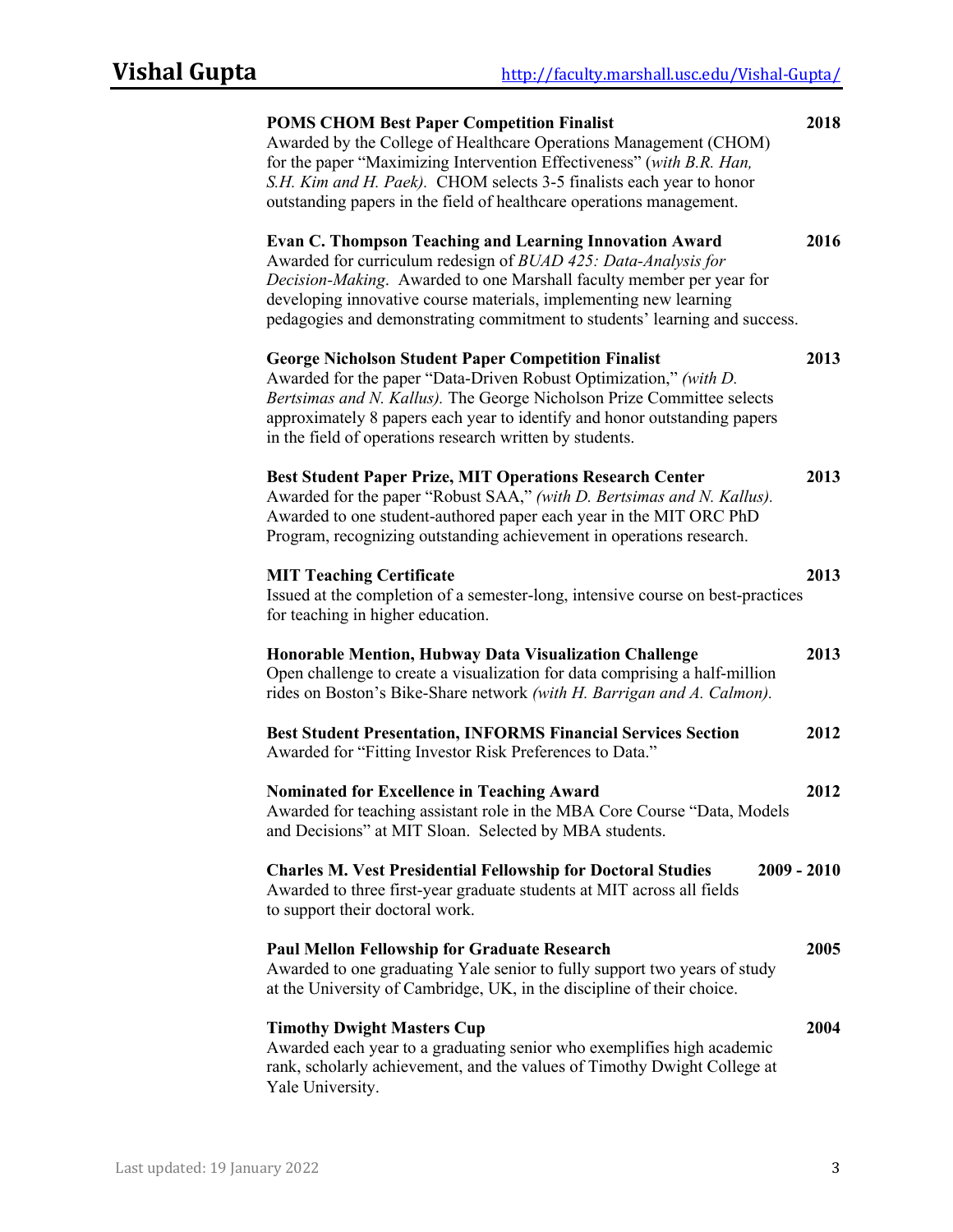| <b>GRANTS</b>       |    | <b>Optimization in the Small Data Regime</b><br>Role: Sole Principal Investigator                                                                                                                                                 | $2017 - 2021$<br>Amount: \$221,592 |
|---------------------|----|-----------------------------------------------------------------------------------------------------------------------------------------------------------------------------------------------------------------------------------|------------------------------------|
|                     |    | NSF Grant CMMI-1661732                                                                                                                                                                                                            |                                    |
|                     |    | <b>Small Data Linear Optimization</b>                                                                                                                                                                                             | <b>2017 - Present</b>              |
|                     |    | Role: Principal Investigator                                                                                                                                                                                                      | Amount: \$25,000                   |
|                     |    | <b>Outlier Research Grant</b>                                                                                                                                                                                                     |                                    |
|                     |    | Institute for Outlier Research in Business (iORB), USC                                                                                                                                                                            |                                    |
| <b>PUBLICATIONS</b> |    | Asterisk (*) indicates a student co-author.<br>All authorship is alphabetical unless otherwise indicated.                                                                                                                         |                                    |
|                     |    |                                                                                                                                                                                                                                   |                                    |
|                     | 1. | "Efficient and Targeted COVID-19 Border Testing via Reinforcement Learning,"<br>with H. Bastani, K. Drakopoulos, J. Vlachogiannis, C. Hadjicristodoulou, P.<br>Lagiou, G. Magiorkinis, D. Paraskevis, S. Tsiodras.                |                                    |
|                     |    | Nature, Vol. 599, pp. 108-113, 2021.                                                                                                                                                                                              |                                    |
|                     |    | • Winner of the 2021 Pierskalla Best Paper Competition.                                                                                                                                                                           |                                    |
|                     |    | $\bullet$ 2 <sup>nd</sup> Place in the 2021 Public Sector Operations Research Best Paper                                                                                                                                          |                                    |
|                     |    | Competition.                                                                                                                                                                                                                      |                                    |
|                     |    | • Finalist in the 2021 Post-Pandemic Supply-Chain and Healthcare Management<br>Best Paper Competition.                                                                                                                            |                                    |
|                     |    | • Selected for Spotlight Presentation at the Reinforcement Learning for Real-Life<br>Workshop (ICML 2021).                                                                                                                        |                                    |
|                     |    | Notes: Authors H. Bastani, K. Drakopoulos and V. Gupta contributed equally to the work. A previous<br>version of this work was titled: "Deploying an Artificial Intelligence System for COVID-19 Testing at<br>the Greek Border." |                                    |
|                     |    | 2. "Data-Pooling in Stochastic Optimization," with N. Kallus.<br><b>Management Science</b> (to appear), accepted 2020.                                                                                                            |                                    |
|                     | 3. | "Value of Personalized Pricing," with A. Elmachtoub and M. Hamilton*.<br><b>Management Science</b> , Vol. 67, Issue 10, pp. 6055-6070, 2021.                                                                                      |                                    |
|                     |    | • Finalist in the 2018 INFORMS Service Science Best Paper Competition.                                                                                                                                                            |                                    |
|                     |    | • Accepted to 15th Conference on Web and Internet Economics (WINE), 2019.                                                                                                                                                         |                                    |
|                     |    | 4. "Small-Data, Large-Scale Linear Optimization with Uncertain Objectives," with P.<br>Rusmevichientong.                                                                                                                          |                                    |
|                     |    | Management Science, Vol. 67, No. 1, pp. 220-241, 2021.                                                                                                                                                                            |                                    |
|                     | 5. | "Maximizing Intervention Effectiveness," with B.R. Han*, S.H. Kim, and H. Paek.<br>Management Science, Vol. 66, No. 12, pp. 5576-5598, 2020.                                                                                      |                                    |
|                     |    | • Finalist in the 2018 Pierskalla Best Paper Competition.                                                                                                                                                                         |                                    |
|                     |    | • Finalist in the 2018 POMS College of Healthcare Operations (CHOM) Best<br>Paper Competition.                                                                                                                                    |                                    |
|                     | 6. | "Near-Optimal Bayesian Ambiguity Sets for Distributionally Robust                                                                                                                                                                 |                                    |
|                     |    | Optimization." (Single Author Work).                                                                                                                                                                                              |                                    |
|                     |    | <b>Management Science, Vol. 65, No. 9, pp. 4242-4260, 2019.</b>                                                                                                                                                                   |                                    |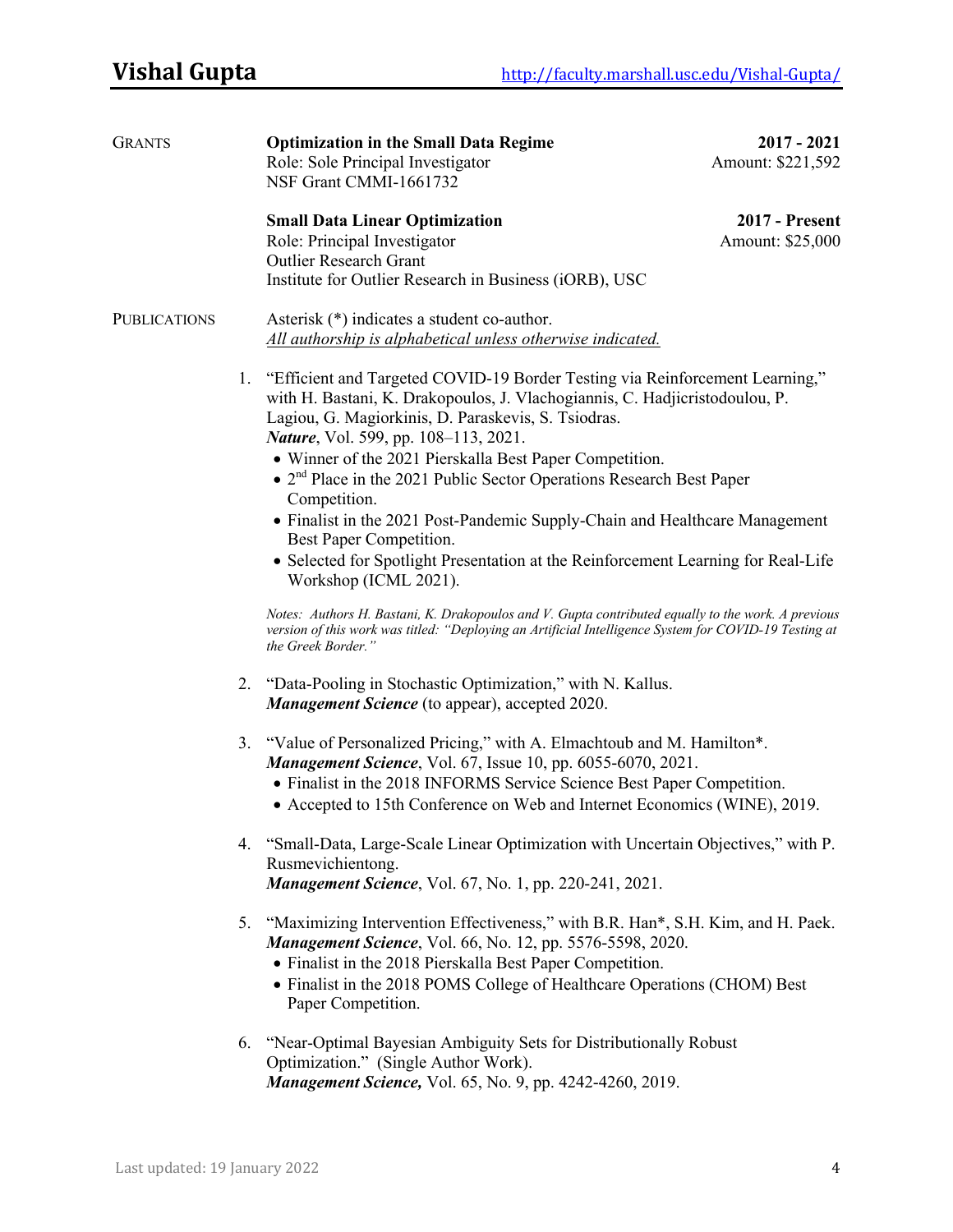- 7. "Robust Sample Average Approximation," with D. Bertsimas and N. Kallus. *Mathematical Programming,* Vol. 171, pp. 217-282, 2018*.*
	- Awarded 2013 Best Student Paper MIT Operations Research Center.
- 8. "Data-Driven Robust Optimization**,"** with D. Bertsimas and N. Kallus. *Mathematical Programming,* Vol. 167, pp. 235-292, 2018. • Finalist in the 2013 George Nicholson Student Paper Competition.
- 9. "A Comparison of Monte Carlo Tree Search and Mathematical Optimization for Large Scale Dynamic Resource Allocation," with D. Bertsimas, D. Griffith, M. Kochenderfer, and V. Mišić. *European Journal of Operations Research,* Vol. 263, No. 2*,* pp. 664-678, 2017.
- 10. "A Course on Advanced Software Tools for Operations Research and Analytics," with I. Dunning, A. King, J. Kung, M. Lubin and J. Silberholz. *INFORMS Transaction on Education,* Vol. 15, No. 2, pp. 169-179, 2015.
- 11. "Data-Driven Estimation in Equilibrium using Inverse Optimization," with D. Bertsimas and I. Ch. Paschalidis. *Mathematical Programming,* Vol. 153, pp. 595-633, 2015.
- 12. "Inverse Optimization: A New Perspective on the Black-Litterman Model," with D. Bertsimas and I. Ch. Paschalidis. *Operations Research,* Vol. 60, No. 6, pp. 1398-1403, 2012.

### INVITED BOOK CHAPTERS

13. "Optimization in the Small-Data, Large-Scale Regime." (Single Author Work). *Joint Learning and Optimization in Operations Management.* Editors: Xi Chen, Stefanus Jasin, and Cong Shi.

## UNDER REVIEW

- 14. "Interpretable Operations Research for High Stakes Decision-Making: Designing the Greek COVID-19 Testing System," with H. Bastani, K. Drakopoulos, J. Vlachogiannis, C. Hadjicristodoulou, P. Lagiou, G. Magiorkinis, D. Paraskevis, S. Tsiodras.
	- Winner of the 2021 Wagner Prize for Excellence in the Practice of Advanced Analytics and Operations Research.
	- Invited to the *Informs Journal on Applied Analytics.*

*Notes: Authors H. Bastani, K. Drakopoulos and V. Gupta contributed equally to the work.*

15. "Debiasing In-Sample Policy Performance for Small-Data, Large-Scale Optimization" with M. Huang\* and P. Rusmevichientong. *Submitted to Operations Research* in July 2021.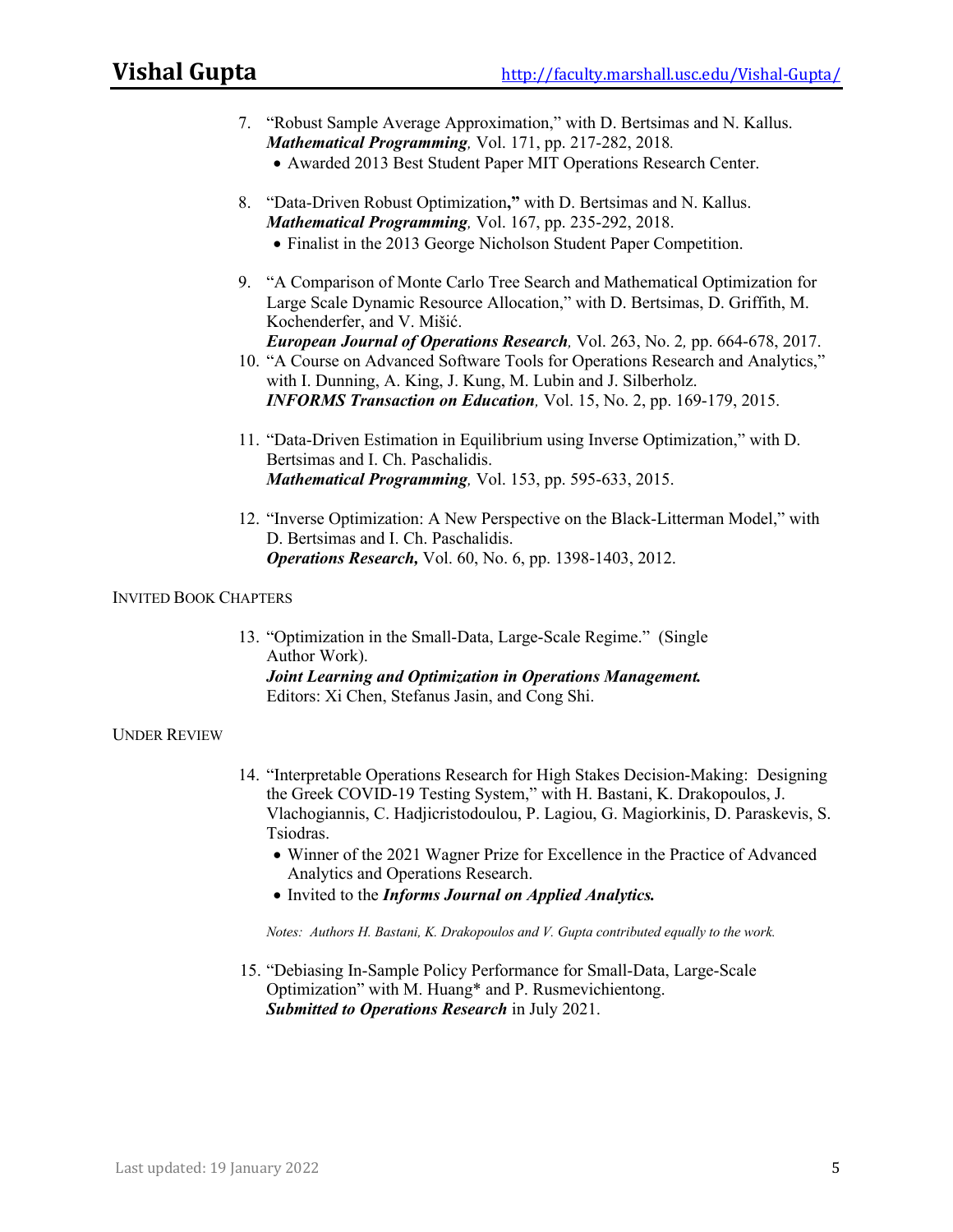## INVITED TALKS

*An asterisk (\*) by a presentation below indicates that it was given by a student co-author.*

*"Decision-Aware Data Aggregation"*

• Departmental Seminar, **UBC Sauder School of Business** (to be scheduled)

*"Interpretable Operations Research for High Stakes Decision-Making: Designing the Greek COVID-19 Testing System"*

- 2022 INFORMS Business Analytics Conference, **Wagner Reprise Session,**  Dallas Texas (April 2022)
- 2021 INFORMS Annual Meeting, **Wagner Prize Session,** Anaheim CA (10/2021)

*"Real-Time, Targeted Covid-19 Screening at the Greek Border"*

- INFORMS Health Application Society, **Online Seminar**, Virtual, (to be scheduled)
- Guest Lecture, "Analytics for Social Impact," **USC Viterbi School of Engineering,** Los Angeles, CA (April 2022) (Class targets Masters and PhD Students)
- Operations Management Seminar**, India School of Business***,* Virtual, (10/2020)
- **INFORMS Annual Meeting**, Anaheim CA*, (10/2021)*
- **INFORMS Annual Meeting**, Virtual, (11/2020)
- **Dean's Dialogue Webinar Series, USC Marshall,** (11/2020)
- Guest Lecture, "IEOR 4650: Business Analytics," **Columbia University,** New York, NY (Nov. 2020). (Class targets Masters and PhD students)

"*Debiasing In-Sample Policy Performance in the Small-Data, Large-Scale Regime"*

• **INFORMS Annual Meeting**, (11/2021)\*

*"Decision-Making under Data Scarcity"*

- Assistant Professor Research Day, **USC Marshall,** Los Angeles CA (12/2020)
- Operations Management Seminar, **USC Marshall,** Los Angeles CA (10/2020)

"*Learning Policy Performance in the Small-Data, Large-Scale Regime"*

• **INFORMS Annual Meeting**, (11/2020)\*

*"Data-Pooling in Stochastic Optimization"*

- **INFORMS Annual Meeting**, Phoenix, AZ (11/2018)
- Joint Industrial Engineering and Operations Research and Decision, Risk and Operations Departmental Seminar, **Columbia University**, NY, New York (12/2018)
- Models and Algorithms for Sequential Decision-Making Problems Under Uncertainty Workshop, **Banff International Research Station**, Banff, Canada (1/2019)
- Southern California OR/OM Day, **UC Irvine,** Irvine, CA, (5/2019)
- Operations and Information Technology Departmental Seminar, **Stanford Graduate School of Business,** Palo Alto, CA (5/2019)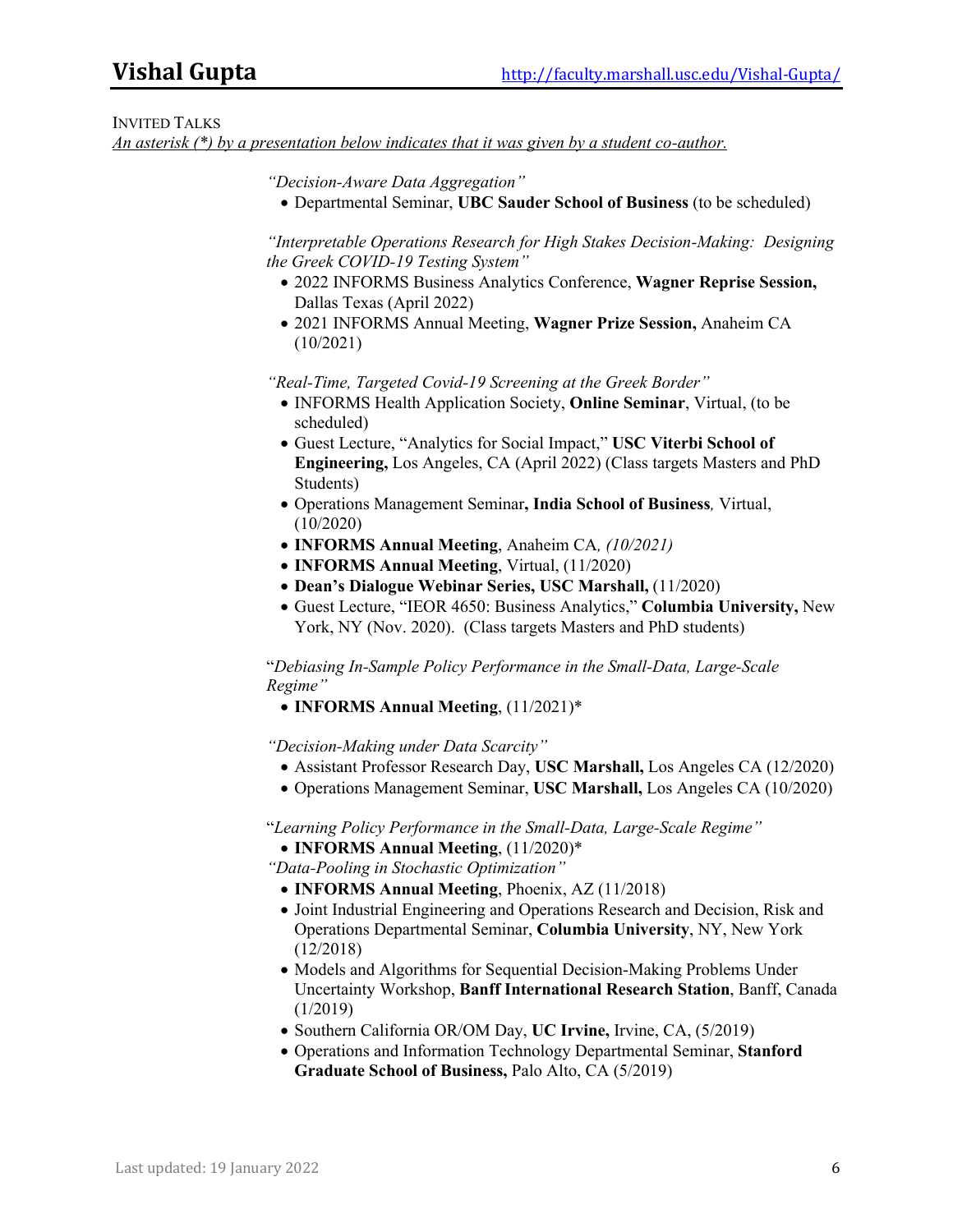- 6th International Conference on Continuous Optimization (**ICCOPT**), Berlin, Germany (8/2019).
- Industrial and Systems Engineering Departmental Seminar, **University of Southern California,** Los Angeles, CA (9/2019)
- DSO Graduate Research Forum, **USC Marshall**, Los Angeles, CA (9/2019)
- Operations Management Departmental Seminar, **Booth School of Business at University of Chicago,** Chicago, IL (9/2019)
- **INFORMS Annual Meeting, Seattle**, WA (10/2019)
- Desautels Faculty of Management Departmental Seminar, **McGill University,**  Montreal, CA (10/2019)
- Decisions, Operations and Technology Management Seminar, **UCLA Anderson School of Management,** Los Angeles, CA (11/2019)
- Guest Lecture, "IEOR 8100 Prescriptive Analytics," **Columbia University,**  New York, NY (11/2019) (Class targets PhD Students)
- Technology and Operations Departmental Seminar, **University of Michigan Ross School of Business**, Ann Arbor, MI (12/2019)

"*Discrete Optimization in the Small-Data, Large-Scale Regime via Decomposition"*

• **INFORMS Annual Meeting**, Seattle, WA (10/2019)\*

"*Probability Guarantees in Data-Driven Robust Optimization"*

• Guest Lecture, ISyE Reading Group, **USC Viterbi**, Los Angeles, CA (10/2019)

*"Operations Research and Analytics Education" (panel speaker)*

• 65th Operations Research Center Reunion, **Massachusetts Institute of Technology (MIT)**, Cambridge, MA (11/2018)

"*Optimization in the Small-Data, Large-Scale Regime"*

- 5th International Conference on Continuous Optimization (**ICCOPT**), Tokyo, Japan (8/2016). *Invited Session Chair for "Recent Advances in Data-Driven Optimization."*
- **INFORMS Annual Meeting**, Nashville, TN (11/2016)
- **INFORMS Annual Meeting**, Houston, TX (10/2017)
- DSO Graduate Research Forum, **USC Marshall**, Los Angeles, CA (12/2017)
- Operations and Logistics Division Seminar, **UBC Sauder School of Business**, Vancouver, Canada (1/2018)
- Technology and Operations Management Group Seminar, **INSEAD**, Paris, France (4/2018)
- Decision Sciences Group, **Duke Fuqua School of Business**, Durham, NC (5/2018)
- 23rd International Symposium on Mathematical Programming **(ISMP)**, Bordeaux, France (7/2018)
- 29th European Conference on Operations Research **(EURO)**, Valencia Spain (7/2018)
- Management Sciences and Operations Department Seminar, **Imperial College School of Business,** London, UK (7/2018)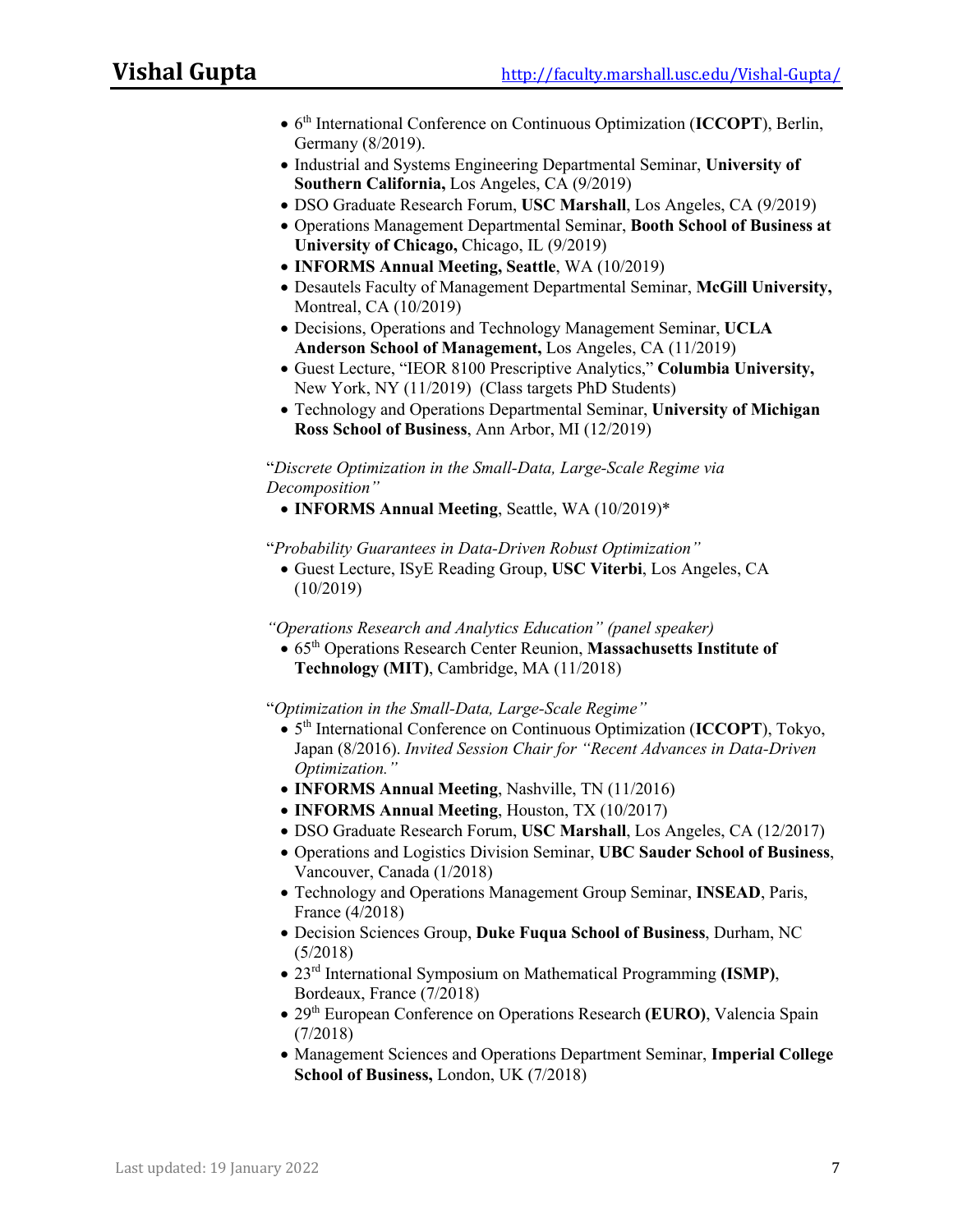"*Calibrating Uncertainty Sets in the Small-Data, Large-Scale Regime"*

• Distributionally Robust Optimization Workshop, **Banff International Research Station**, Banff, Canada (3/2018)

"*Maximizing Intervention Effectiveness"*

- **INFORMS Annual Meeting**, Nashville, TN (11/2016)\*
- **MSOM** Conference, Chapel Hill, NC (6/2017)\*
- **INFORMS Annual Meeting**, Houston, TX (11/2017)\*
- **POMS Best Healthcare Paper Competition,** Houston, TX (5/2018)\*
- **MSOM Healthcare SIG**, Dallas TX (7/2018)\*
- International Conference on Stochastic Optimization **(ICSP),** Trondheim, Norway (7/2019). *Co-Chair of Mini-symposium: Doing Good with Good RO.*

"*Value of Personalized Pricing"*

- **INFORMS Annual Meeting**, Houston, TX (11/2017)\*
- **POMS Annual Meeting,** Houston, TX (5/2018)\*
- **INFORMS Revenue Management and Pricing (RMP) Conference,** Toronto CA (6/2018)\*

"*Data-Driven Distributionally Robust Optimization"*

• Electrical Engineering Group, **USC Viterbi**, Los Angeles, CA (1/2016)

"*Near-Optimal Bayesian Ambiguity Sets in Distributionally Robust Optimization"*

- **INFORMS Annual Meeting**, San Francisco, CA (11/2014)
- Southern California OM/OR Conference, **UCLA** (5/2015)
- British-French-German **(BFG)** Conference on Optimization, London, UK  $(6/2015)$
- 22nd International Symposium on Mathematical Programming (**ISMP**), Pittsburgh, PA (7/2015)
- **INFORMS Annual Meeting**, Philadelphia, PA (11/2015)

*"Modeling Uncertainty in Optimization"*

• DSO Graduate Research Forum, **USC Marshall**, Los Angeles, CA (2/2015)

"*Data-Driven Robust Optimization"*

- Conference on **Computational Management Science (CMS)**, Montreal, Canada (5/2013). *Invited Session Chair for "Robust Optimization II"*
- **MSOM Conference**, Paris, France (7/2013)
- **INFORMS Annual Meeting**, Minneapolis, MN (10/2013)
- Operations Management Seminar, **MIT Sloan School of Management**, Cambridge, MA (11/2013)
- **London Business School (LBS)**, London, UK (1/2014)
- **NYU Stern School of Business**, New York, NY (1/2014)
- **USC Marshall School of Business**, Los Angeles, CA (2/2014)
- **McCombs Business School** at University of Texas at Austin, Austin, TX (2/2014)
- Industrial and Operations Engineering at **University of Michigan**, Ann Arbor, MI (2/2014)
- **Carnegie Mellon University**, Pittsburgh, PA (2/2014)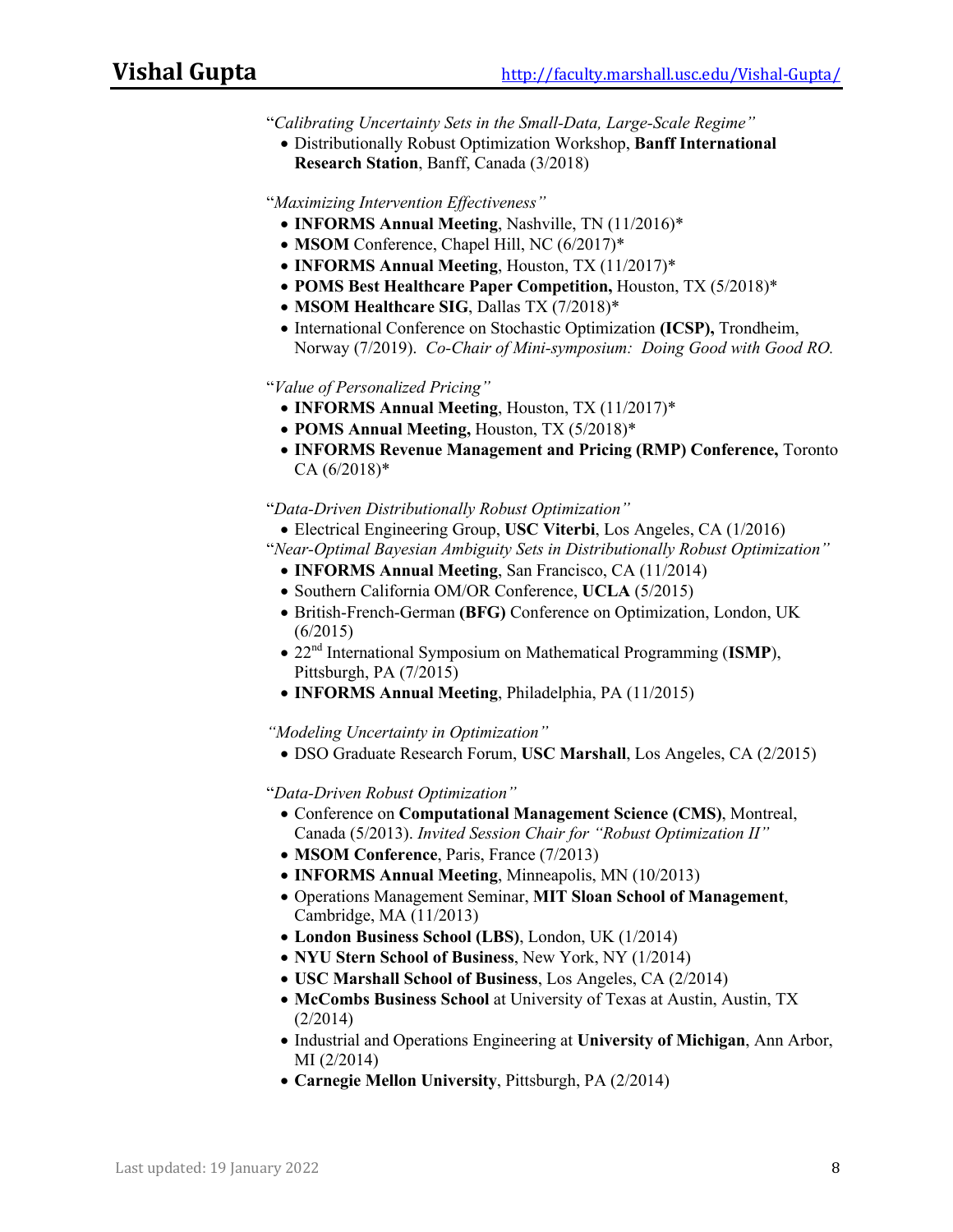|                 | "Inverse Optimization Approaches to Estimation"<br>• 21st International Symposium on Mathematical Programming (ISMP),<br>Berlin, Germany (6/2012)<br>• INFORMS Annual Meeting, Phoenix, AZ (10/2012). Invited Session Chair<br>for "Optimization under Uncertainty."                                                                                                                                                                                                                                       |  |
|-----------------|------------------------------------------------------------------------------------------------------------------------------------------------------------------------------------------------------------------------------------------------------------------------------------------------------------------------------------------------------------------------------------------------------------------------------------------------------------------------------------------------------------|--|
|                 | "Constructing Investor Risk Preferences from Data"<br>• INFORMS Annual Meeting, Phoenix, AZ (10/2012)<br>• INFORMS Annual Meeting, Minneapolis, MN (10/2013)                                                                                                                                                                                                                                                                                                                                               |  |
|                 | "Inverse Optimization: A New Perspective on the Black-Litterman Model"<br>• INFORMS Annual Meeting, Charlotte, NC (11/2011)                                                                                                                                                                                                                                                                                                                                                                                |  |
| <b>TEACHING</b> | 2022<br><b>BUAD 498: AI: Seed for Change or Existential Threat?</b><br>Undergraduate Elective<br><b>USC Marshall School of Business</b><br>Instructor, Course Development<br>This flagship course is part of Marshall's new "Innovative Courses for<br>Undergraduates" program. It exposes students to both the promise and perils of<br>AI. The course centers on guest speakers from industry, non-profit, and<br>government discussing the interplay of algorithmic decision-making, business, and      |  |
|                 | society.<br><b>BUAD 493/494: Marshall Honors Research Seminar</b><br>2021<br><b>Analytics and Operations Management</b><br>Undergraduate<br><b>USC Marshall School of Business</b><br>Instructor, Course Development<br>Two semester seminar to advise business honors students on conducting<br>independent research in data science and operations that will ultimately culminate<br>in their undergraduate thesis.                                                                                      |  |
|                 | 2021<br><b>DSO 699: Foundations of Stochastic Modeling for Prescriptive</b><br><b>Analytics and Operations Management</b><br>PhD and Graduate Students<br><b>USC Marshall School of Business</b><br><b>Instructor, Course Development</b><br>New, core class in the Operations Management PhD Program. Covers<br>fundamental results in probability theory, concentration of measure, convergence<br>theorems with applications in data-driven operations management and prescriptive<br><i>analytics.</i> |  |
|                 | <b>DSO 699: Workshop on Expositional Writing in Mathematics</b><br>2021<br>PhD and Graduate Students<br><b>USC Marshall School of Business</b><br>Instructor, Course Development<br>New, core class in the Operations Management PhD Program. Course helps<br>students focus on best-practices when writing mathematics, particularly for peer-<br>reviewed journals. Special emphasis on how to structure proofs, clearly explain                                                                         |  |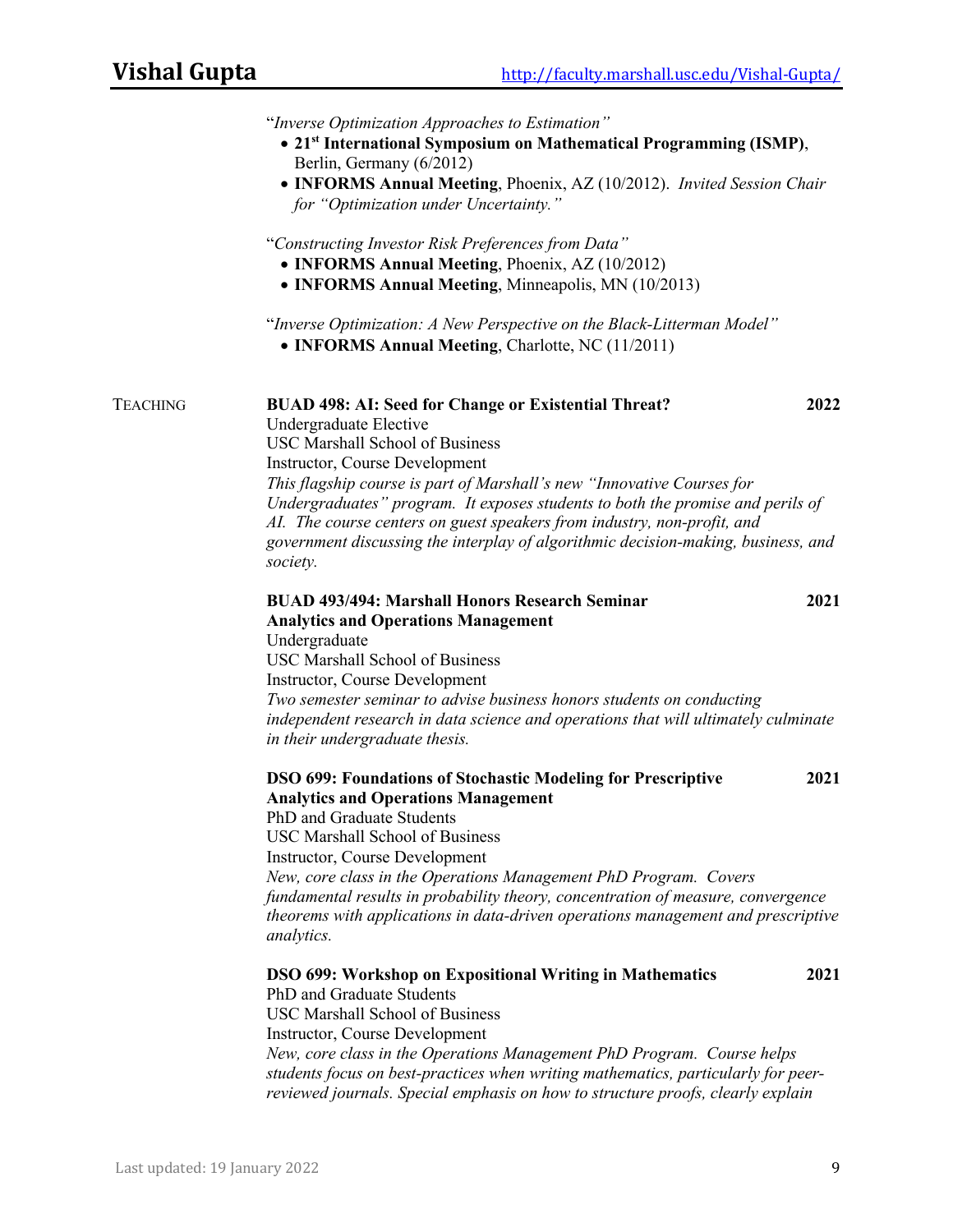*methods and justify assumptions. Additional emphasis on explaining contributions, literature reviews, and visualizations and graphs in written documents.* 

|                | <b>DSO 670: Data-Driven Optimization: Theory, Methods and</b><br><b>Current Themes</b><br>PhD and Graduate Students<br><b>USC Marshall School of Business</b><br>Instructor<br>This is a Ph.D. seminar course covering recent papers.                                                                                                                                                                                                                                                                                                                                                                 | 2020              |
|----------------|-------------------------------------------------------------------------------------------------------------------------------------------------------------------------------------------------------------------------------------------------------------------------------------------------------------------------------------------------------------------------------------------------------------------------------------------------------------------------------------------------------------------------------------------------------------------------------------------------------|-------------------|
|                | <b>BUAD 311 Introduction to Operations Management</b><br>Undergraduate Core<br><b>USC Marshall School of Business</b><br>Instructor                                                                                                                                                                                                                                                                                                                                                                                                                                                                   | 2015, 2019 - 2021 |
|                | <b>BUAD 425 Data-Analysis for Decision Making</b><br>Undergraduate Core<br><b>USC Marshall School of Business</b><br>Instructor, Course Coordinator<br>Redesigned course with new emphasis on critical thinking and decision-making.<br>Authored cases, created online videos, and developed new curriculum content.                                                                                                                                                                                                                                                                                  | 2016, 2017        |
|                | <b>15.860 Software Tools for Operations Research</b><br>Ph.D., MBA and Executive MBA Elective<br>MIT Sloan School of Management<br>Instructor<br>Designed new course with primary role in curriculum development. Oversaw<br>course logistics and lectured on select topics in convex optimization.                                                                                                                                                                                                                                                                                                   | 2013, 2014        |
| PHD MENTORSHIP | · Advisor<br>o Michael Huang, USC Marshall (2017 - Present)<br>o Julia Balukonis, USC Marshall (2020 - 2021)<br>$\bullet$ Co-Author<br>o Yunfan Zhao, Columbia IEOR (2020 - Present)<br>o Brian Rongqing Han, USC Marshall, (2016 - 2019)<br><b>First Placement: Tenure-Track Assistant Professor at University of</b><br>Illinois at Urbana-Champaign (UIUC), Gies School of Business<br>o Michael Hamilton, Columbia IEOR (2016 - 2019)<br>First Placement: Tenure-Track Assistant Professor at University of<br>Pittsburgh, Katz Graduate School of Business<br>· Qualifying Examination Committee |                   |
|                | o Shobhit Jain, USC Marshall Operations Management (2018)<br>o Bradley Rava, USC Marshall Statistics (2019)<br>o Bo Jones, USC Viterbi Industrial and Systems Engineering (2021)<br>o Haochen Jia, USC Viterbi Industrial and Systems Engineering (2022)<br>o Ying Peng, USC Viterbi Industrial and Systems Engineering (2022)                                                                                                                                                                                                                                                                        |                   |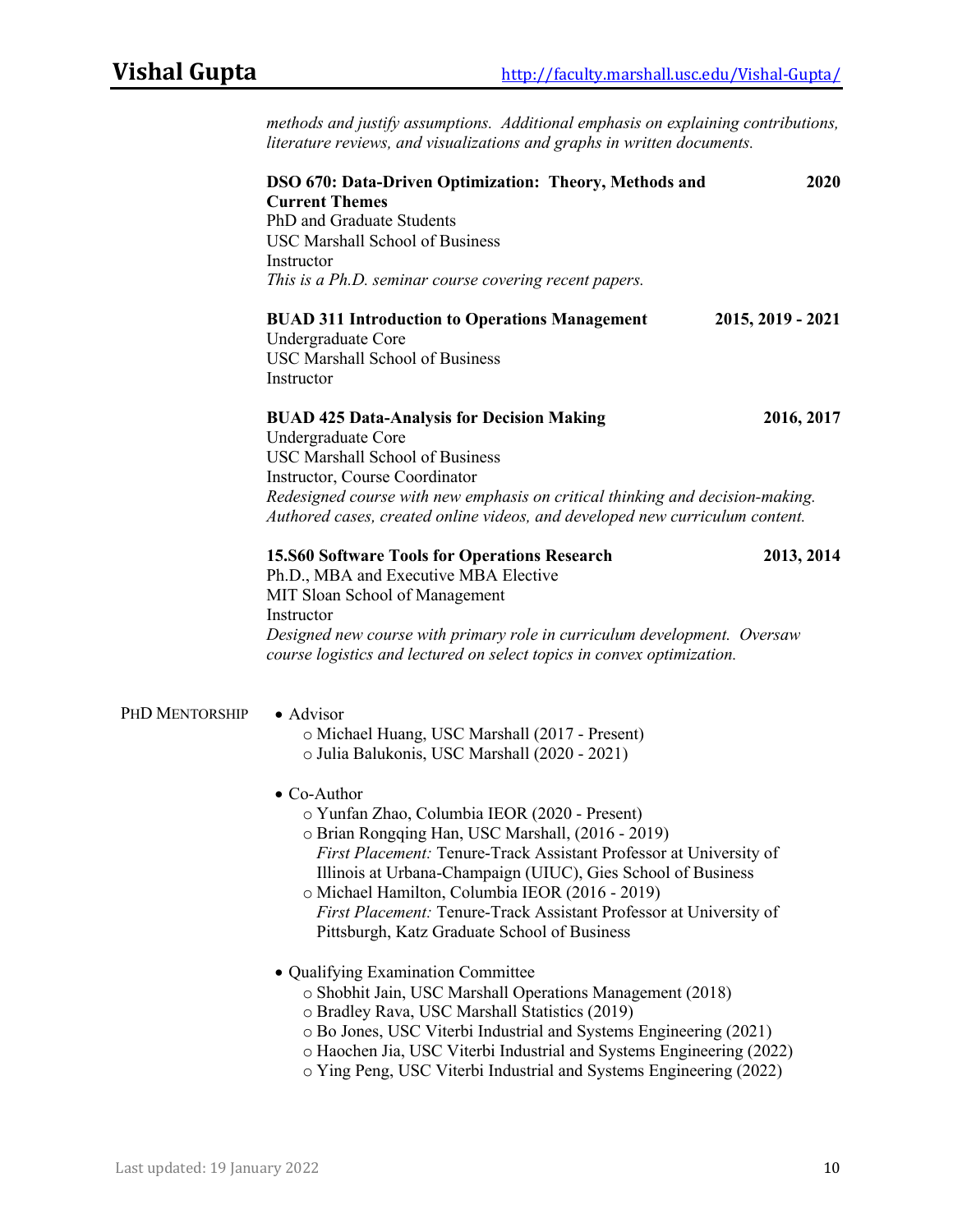|                                     | • Dissertation Committee<br>o Junyi Liu, USC ISyE (2019)<br>o Michael Hamilton, Columbia IEOR (2019)<br>o Brian Rongqing Han, USC Marshall (2020)                                                                                                                                                                                                                                                                                                                                                                                                                                                                               |               |
|-------------------------------------|---------------------------------------------------------------------------------------------------------------------------------------------------------------------------------------------------------------------------------------------------------------------------------------------------------------------------------------------------------------------------------------------------------------------------------------------------------------------------------------------------------------------------------------------------------------------------------------------------------------------------------|---------------|
| <b>OTHER MENTORSHIP</b>             | <b>2022 - Present</b><br>• Sara Bangerth<br>o Former USC Marshall MsBA student interested in pursuing a PhD<br>o Weekly meetings to expose to research and shore-up mathematics                                                                                                                                                                                                                                                                                                                                                                                                                                                 |               |
|                                     | • Xueqi Wang<br>o UC Berkeley Undergraduate collaborating with me for 1 year<br>o "First Placement" at Duke Biostatistics PhD Program                                                                                                                                                                                                                                                                                                                                                                                                                                                                                           | $2016 - 2017$ |
|                                     | • Qin "Henry" He<br>o Rising senior in Applied Mathematics/Economics at USC                                                                                                                                                                                                                                                                                                                                                                                                                                                                                                                                                     | $2019 - 2020$ |
| <b>OTHER PROJECTS</b>               | <b>Data-Driven Uncertainty Sets (DDUS)</b><br>Software Developer                                                                                                                                                                                                                                                                                                                                                                                                                                                                                                                                                                | $2014 - 2015$ |
|                                     | • Created open-source library in Julia implementing a variety of data-driven<br>methods for robust optimization (available via GitHub)<br>• Used by graduate classes at MIT, Columbia and universities.                                                                                                                                                                                                                                                                                                                                                                                                                         |               |
|                                     | Sloan Educational Services (SES), Cambridge, MA<br>Consultant<br>• Liaised with educational services to design custom suite of software tools to<br>streamline internal processes.<br>• Open-source tools developed in course of project:<br>o ClassE - A tool for fair and efficient scheduling/timetabling of classes. This<br>tool has (to my knowledge) been used to schedule classes at MIT Sloan since<br>Spring 2012.<br>o StudyBuddies - A tool to partition students in the Sloan Fellows Program into<br>learning cohorts. Cohorts should be diversified in terms of gender,<br>nationality, work experience and age. | $2010 - 2014$ |
| <b>UNIVERSITY</b><br><b>SERVICE</b> | Data Sciences and Operations (DSO) PhD Coordinator<br><b>2021 - Present</b><br>Oversees the Operations Management & Statistics PhD program. Serves on<br>Marshall PhD committee which determines strategic directions of PhD Programs at<br>school level.                                                                                                                                                                                                                                                                                                                                                                       |               |
|                                     | <b>Operations Management (OM) Group PhD Coordinator</b><br>Manages the OM PhD program including admissions, screening and qualifying<br>exams, on-going mentoring of students. Also heads OM PhD Committee and<br>periodically assesses curriculum changes to PhD.                                                                                                                                                                                                                                                                                                                                                              | $2020 - 2021$ |
|                                     | <b>BUAD 311 Core Course Coordinator</b><br>Coordinated all BUAD 311 instructors to ensure curriculum consistency across<br>sessions. Special focus on unifying course logistics in the face of the COVID-19<br>Pandemic and unexpected shift to online learning.                                                                                                                                                                                                                                                                                                                                                                | 2020, 2021    |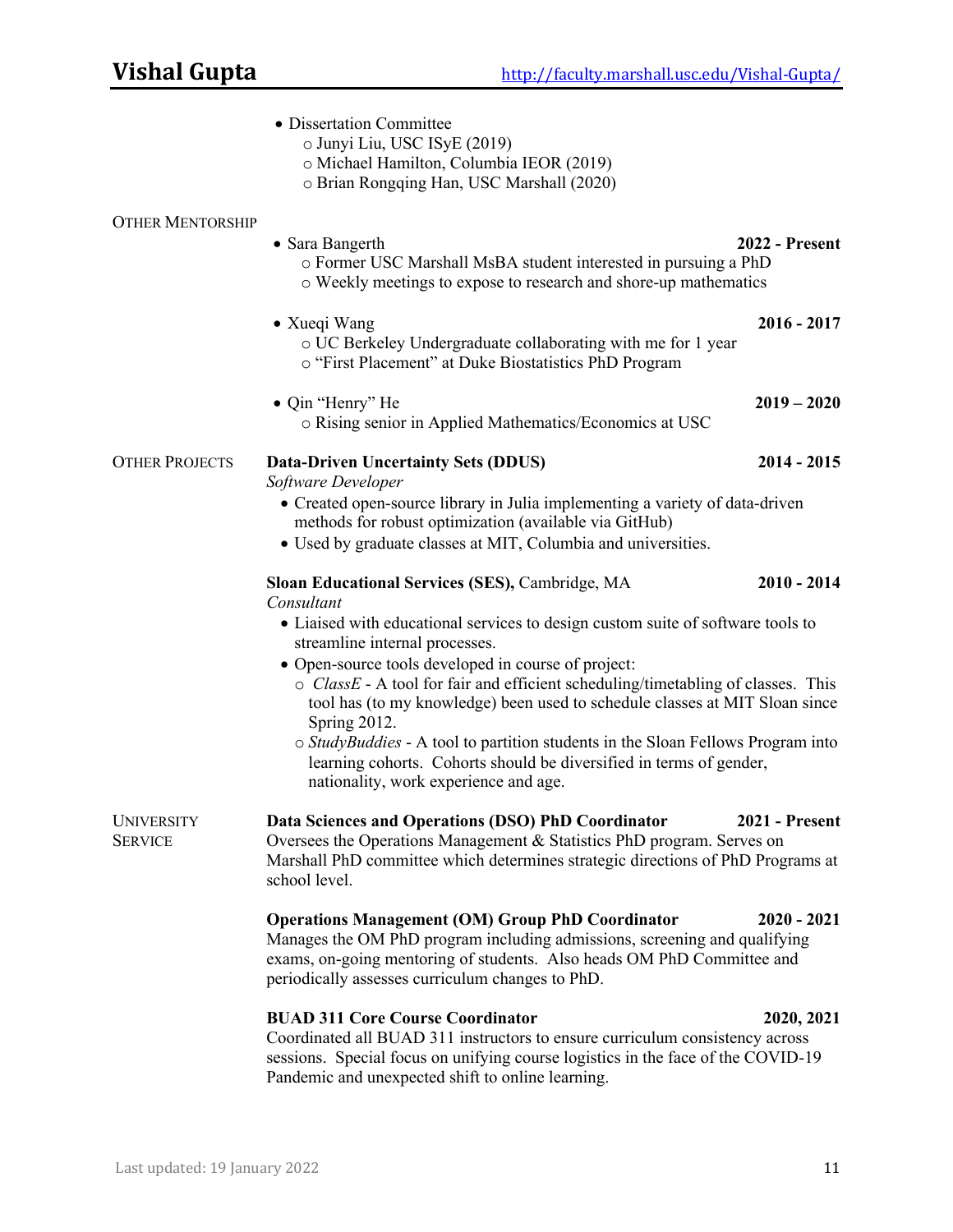|                                   | <b>Operations Management Group Tenure-Track Hiring Committee 2019 - 2020</b><br>Co-Chair<br>Led hiring committee, pre-interviewed candidates, and coordinated logistics with<br>faculty and candidates for fly-outs and on-campus interviews.                                                                                                                                                                                                                                                                                                                   |              |
|-----------------------------------|-----------------------------------------------------------------------------------------------------------------------------------------------------------------------------------------------------------------------------------------------------------------------------------------------------------------------------------------------------------------------------------------------------------------------------------------------------------------------------------------------------------------------------------------------------------------|--------------|
|                                   | Data Sciences and Operations - Marketing Seminar Coordinator 2018 - 2019<br>Coordinated a bi-semester, brown-bag seminar with DSO and Marketing faculty to<br>promote cross-group research collaboration.                                                                                                                                                                                                                                                                                                                                                       |              |
|                                   | <b>Operations Management Group PhD Committee</b><br>$2017 - 2020$<br>Helped design curriculum requirements for PhD program. Wrote the optimization<br>screening exam each year. Served on PhD admissions committee, including<br>reviewing applications and interviewing candidates.                                                                                                                                                                                                                                                                            |              |
|                                   | Data Sciences and Operations Seminar Series Coordinator<br>2014 - 2019<br>Invited visiting faculty to present research in departmental seminar. Coordinated<br>all logistical aspects of visits and curated yearly speaker series.                                                                                                                                                                                                                                                                                                                              |              |
|                                   | <b>BUAD 425 Core Course Coordinator</b><br>Liaised with Undergraduate Vice-Dean's Office and other core course coordinators<br>to ensure Marshall meets IACSB accreditation standards and develop<br>interdisciplinary approaches to achieving Marshall's Learning Objectives.<br>Co-Organizer of 2017 So-Cal OR/OM Day<br>Organized a one-day, single-track conference with approximately 40 attendees<br>from USC, UCLA Anderson, UC Riverside, and UC Irvine showcasing junior<br>faculty and PhD research in operations research and operations management. | 2017<br>2017 |
| <b>ACADEMIC</b><br><b>SERVICE</b> | <b>Associate Editor - Management Science</b><br><b>2019 - Present</b><br><b>Big Data Analytics Section</b>                                                                                                                                                                                                                                                                                                                                                                                                                                                      |              |
|                                   | <b>Associate Editor - Manufacturing &amp; Services Operations</b><br>2021-Present<br><b>Management (MSOM)</b>                                                                                                                                                                                                                                                                                                                                                                                                                                                   |              |
|                                   | <b>INFORMS 2021 Annual Conference Organizing Committee</b><br><b>2020 - Present</b><br>Contributed Sessions Planning Committee: Data-Driven Methods in Optimization.<br>Solicit, organize and schedule research presentations to be presented at the 2021<br>conference in Anaheim, CA (October 2021).                                                                                                                                                                                                                                                          |              |
|                                   | <b>INFORMS Best Case Competition Judge</b><br>$2020 - 2021$<br>Assists in reviewing submissions and selecting winner. Competition seeks<br>instructional cases focusing on real-world applications of operations research and<br>operations management.                                                                                                                                                                                                                                                                                                         |              |
|                                   | <b>Journal Reviewer/Referee</b><br>Operations Research, Management Science, Management Science and Operations<br>Management, Production and Operations Management, OR Letters, SIAM Journal                                                                                                                                                                                                                                                                                                                                                                     |              |

*on Control and Optimization, SIAM Review, INFORMS Journal on Computing, INFORMS Journal on Optimization, IISE Transactions, Optimization Letters*